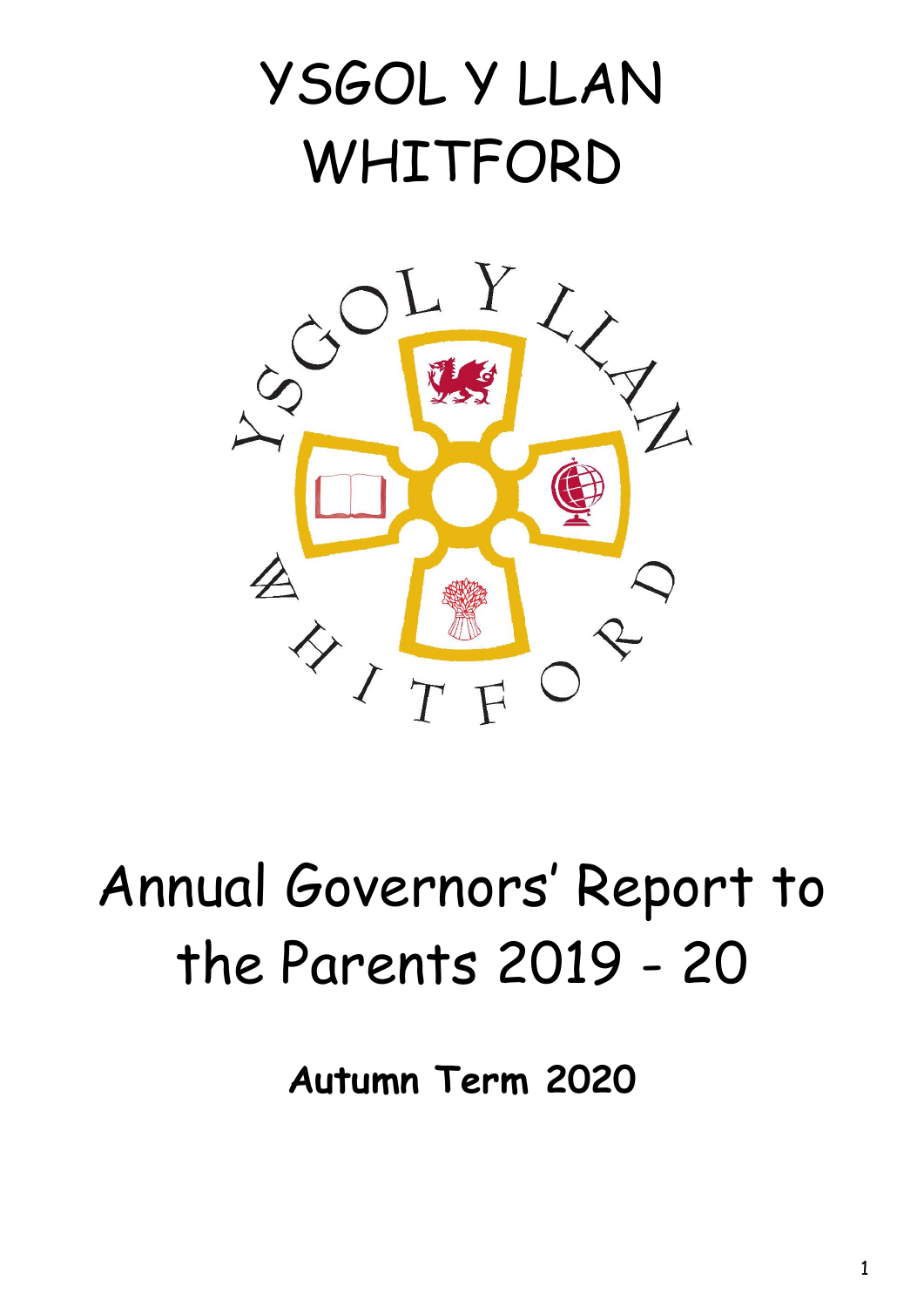# **INTRODUCTION – Chairperson of the Governing Body**

#### A word from the Chairperson, Mr Joe Williams:

On behalf of the Governing Body of Ysgol y Llan, I am pleased to present you with our annual report on the activities and developments of our school over the past year. I hope this will give you a good insight into school life as well as the always necessary data on assessment and targets, information on finance and staffing, and the school calendar.

As you can see from the report, the list of school activities is long despite the continued implications of the Covid 19 pandemic. The teachers and leadership team of Ysgol y Llan have been very proactive in continuing to teach the children throughout lockdown and this showed when the children returned to school in September.

Our pupils excelled at various competitions. These ranged from poetry & story writing, Christmas card design and the Eisteddfod to athletics and football. We achieved the prestigious Eco School green flag award for our commitment to remain an eco-friendly school and were also awarded a cash prize for our yogurt pot bug hotel. Our premises have been updated by a new digital entry system and a new perimeter fence.

As Chairman, I wish to thank my fellow governors for their support and commitment throughout the past year. 2020 has been a more challenging year than most but I believe that by working together, parents, staff, governors & pupils, we will continue in achieving our vision for the school and meet the challenges lying ahead.

Yours sincerely

Mr. J. Williams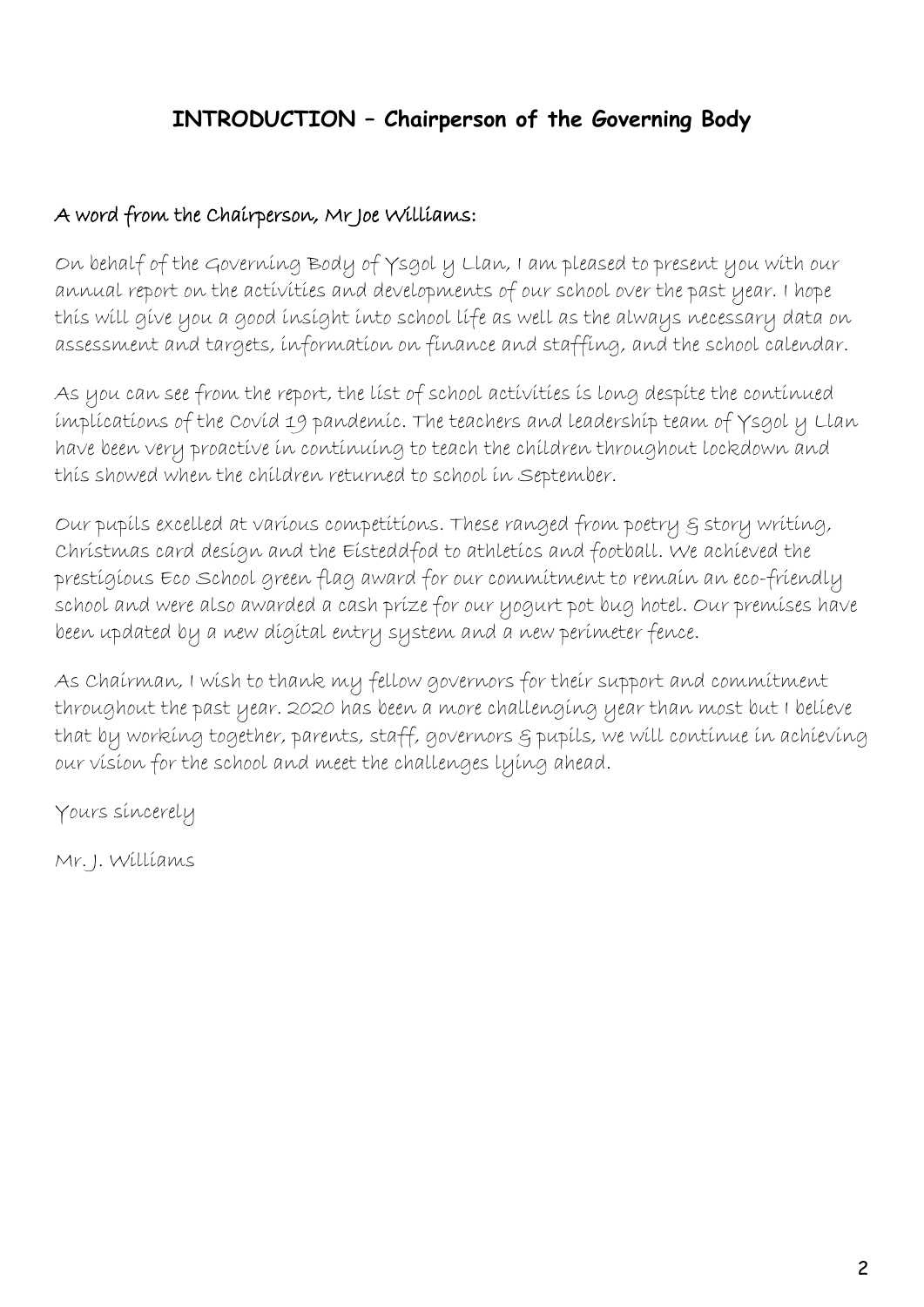#### **GOVERNORS 2019 – 2020**

| Name                             | Category               | Term of Office - expiry date |
|----------------------------------|------------------------|------------------------------|
| Mr Joe Williams (Chair)          | Minor Authority        | 30/6/21                      |
|                                  | Community Council      |                              |
| Mrs Martina Davies (Vice Chair)  | Foundation             | 13/11/22                     |
| Reverend Hugh Burgess **         | Ex-officio Foundation  | $NA - filling in$            |
| Mrs Kate Thomas **               | Foundation             | 10/9/19                      |
| Mrs Rachel Goddard-Jones         | Foundation             | 28/10/22                     |
| Mrs Carol Blomfield **           | Foundation             | 1/10/19                      |
| Mrs Jacqui Edwards               | Foundation             | 16/3/20                      |
| Mrs Pam Massey                   | Foundation             | 16/3/24                      |
| Dr Kate Meredith                 | Foundation             | 14/3/21                      |
| Mr Ian Blythin                   | LA Governor            | 3/11/20                      |
| <b>Ms Natalie Moulton</b>        | Parent Governor        | 26/3/23                      |
| Mr Bryan Griffiths (Headteacher) | Ex-officio Headteacher | N/A                          |
| Mis Rhian Roberts **             | Teacher Governor       | 1/9/19                       |
| Miss Cathrin Davies              | Staff Governor         | 22/3/20                      |
| Mrs Linda Evans **               | Clerk                  | N/A                          |

\*\* Some members of the Governing Body were replaced during the academic year by: Reverend Kathryn Evans as Ex-officio Foundation Governor, Mr Gareth Cust as Foundation Governor, Mr Bryn Davies as Foundation Governor, Mr Williams as Teacher Governor and Emilia Johnson as Clerk to the Governing Body \*\*

# **ANNUAL GENERAL MEETING**

The Schools Standards and Organisation (Wales) Act 2013 (The Act) removed the requirement for school governing bodies to hold an annual meeting with parents. Instead, new arrangements were introduced to enable parents to request up to 3 meetings in any school year with a governing body, on matters which are of concern to them. If parents wish to use their rights under the Act to hold a meeting, 4 conditions will need to be satisfied (see Headteacher for further information).

# **MEETINGS OF THE GOVERNING BODY**

The Governing Body of the School met on the following occasions during the academic year 2019 - 2020. A summary of the main topics discussed at each meeting is included. School policies are re-adopted on an annual basis and revised if necessary throughout the year.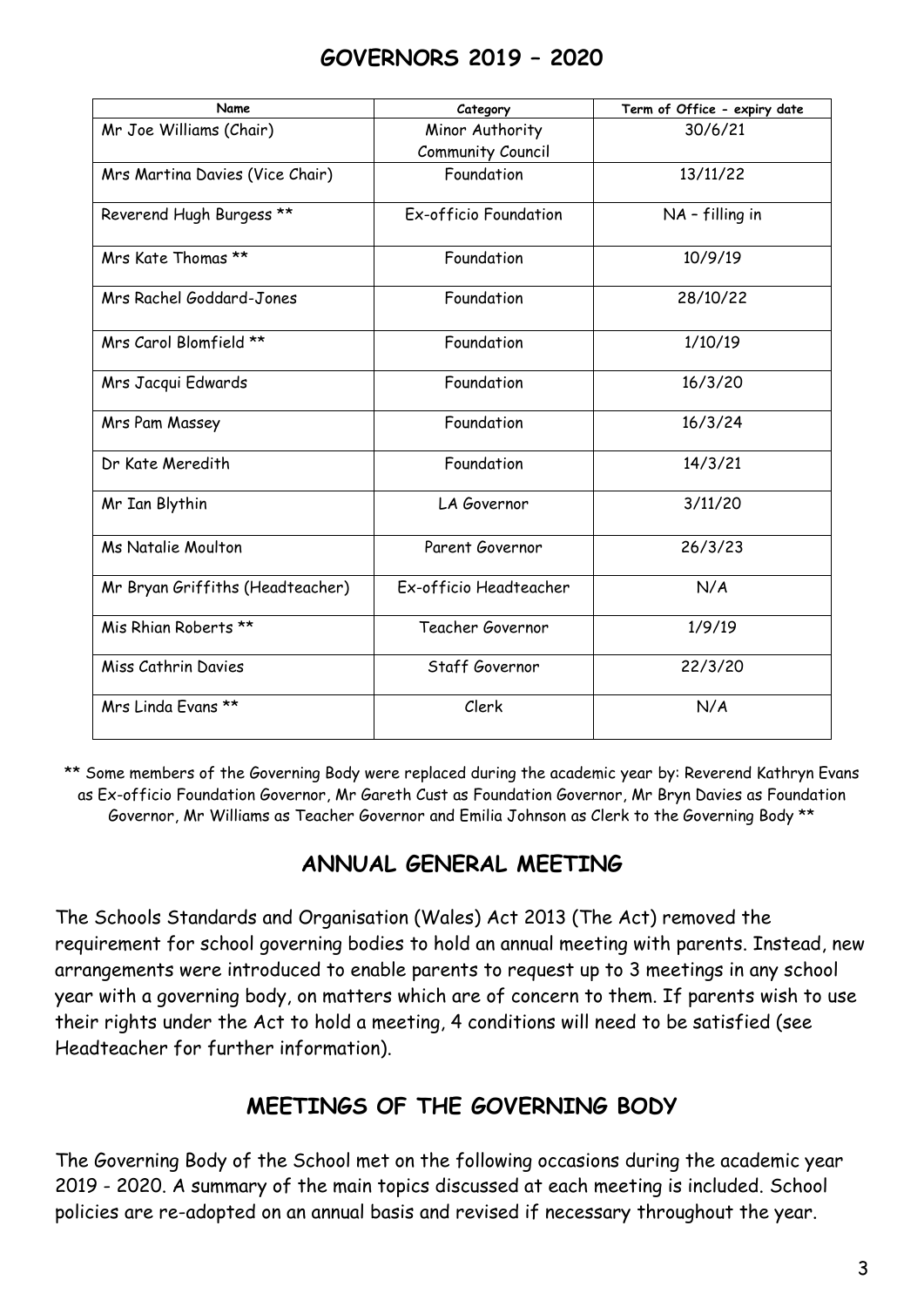#### **September 10 th 2019**

Election of chair and vice chair; Register of Interests; Sub-committee membership & terms of reference; Readopt Statutory & Non-statutory Policies; Arrange annual dates.

#### **November 13th 2019**

Headteacher's Report and update; School Improvement Priorities progress; Key Stage Performance and Target Setting; Governors Learning Walk Feedback & Listening to Learners; Performance & Resources Sub-committee feedback; Annual Governors Report to Parents; Capital Grant funding update; Feedback from Governors' Conference

#### **March 11th 2020**

Headteacher's Report and School Improvement Plan update; Data & Performance (part of meeting); Cynnal Self Evaluation Toolkit for Governors; Encompass; Uniform – PE; Capital Grant funding update; Governor Training & Feedback.

#### **Summer term 2020**

The scheduled meeting for the summer did not take place as normal due to the national pandemic and lockdown.

The **Performance Sub-committee** met during October and then within the full governing body meeting in March.

The **Resources Sub-committee (including Finance)** met during October and February. The LA finance officer attends Finance meetings.

*No travelling or subsistence expenses were paid to members of the Governing Body during 2019 – 2020.*

# **CURRICULUM**

Ysgol y Llan, Whitford, is an English medium, Voluntary Aided Church in Wales primary school. Welsh is taught as a second language and the use of incidental Welsh throughout the school day is strongly encouraged. There is the option to transfer to a Welsh medium high school at the end of Key Stage 2 if so desired. Pupils are taught in accordance with the Foundation Phase curriculum (infants) and the National Curriculum for Wales (juniors). In addition, the Church in Wales R.E. syllabus is taught in all classes. During their final year in the school, all pupils have the option to receive instruction leading to confirmation as members of the Church in Wales. Many teaching methods are employed in the school as appropriate to the age and ability of the children concerned, e.g. whole class, group and individual sessions.

# **ADDITIONAL LEARNING NEEDS / MORE ABLE & TALENTED**

Ysgol y Llan has a register of pupils with Additional Learning Needs (ALN). In addition to the pupils on the register, various groups of pupils receive support to improve their Basic Skills.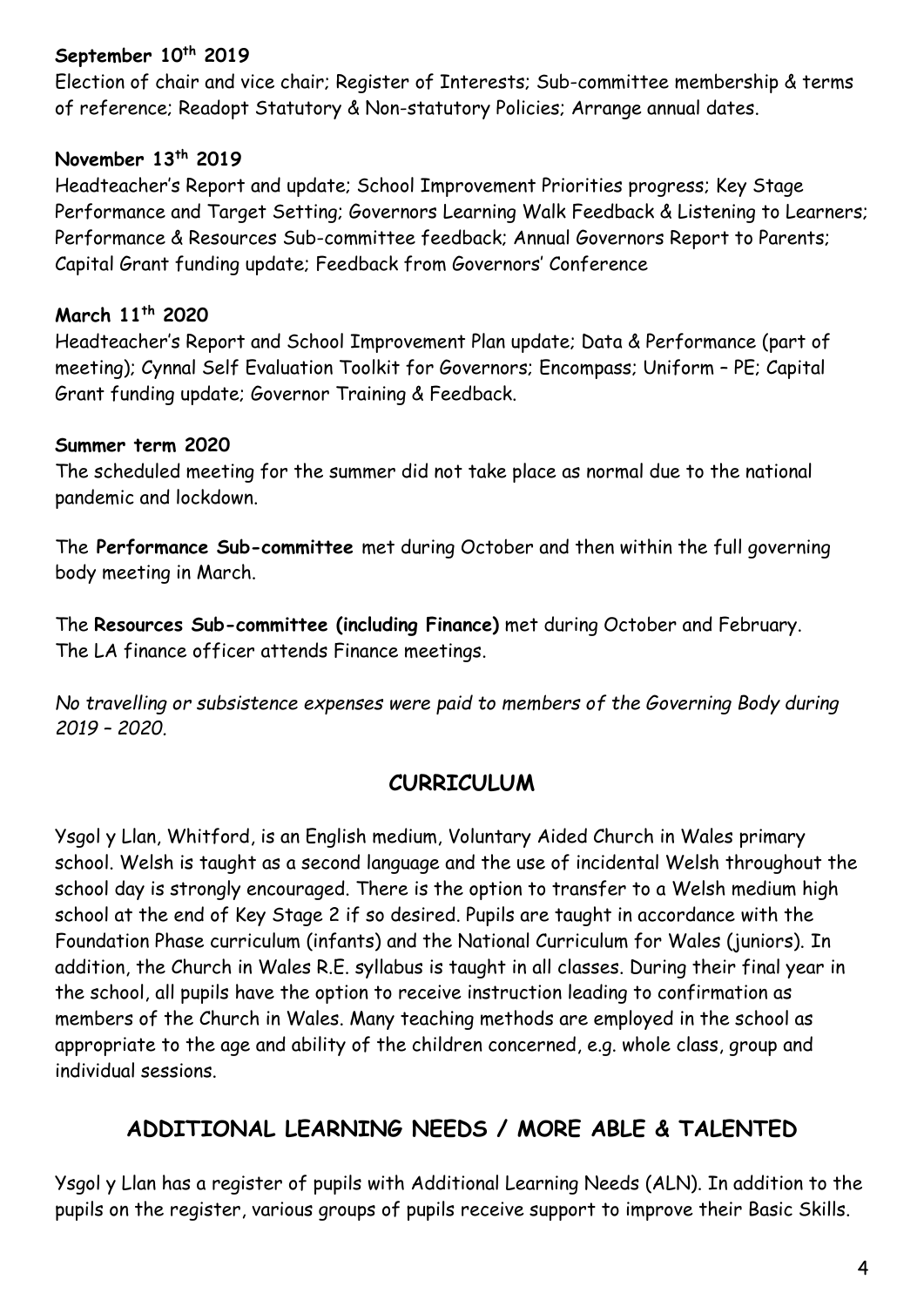The school aims to liaise with parents to provide positive support. Individual Educational Plans (IEPs) are drawn up for each child on the ALN register and are reviewed regularly depending on the needs of the child (at least once per term).

Miss Roberts is the ALN Co-ordinator and is therefore responsible for ALN overall including referrals and annual reviews for children with statements or service level agreements. In liaison with teaching staff, Miss Davies is responsible for co-ordinating work in relation to the IEPs for pupils on the Additional Needs Register. Miss Davies teaches the planned activities to pupils on the ALN register and liaises with teaching staff to inform progress in relation to IEP targets.

The school works closely with the LA's ALN team, Educational Psychologists and Behaviour Support Teams as appropriate to meet the needs of individual pupils on the register. A named governor was given responsibility for ALN during 2019 – 20.

The school identifies MAT (More Able & Talented) learners and endeavours to stretch their talents both in school and in outside events. We actively participate in many competitions to cater for the needs of all our pupils such as; Urdd Eisteddfod (Welsh, singing, craft, swimming, dance); Sporting events; Writing competitions (Meirion Griffiths Memorial Essay Writing Competition, Rotary Club Young Writers Competition); Performing (School/Flintshire Eisteddfod, FPSGA Young MC, Whitford's Got Talent); Art competitions (Bishop's Christmas Card Competition, Diocese Logo Competition, Theatr Clwyd Young Artists), Mathematics (Ruthin Maths Challenge, Holywell/Flintshire Maths Quiz).

# **DIVERSITY AND EQUALITY**

Ysgol y Llan welcomes pupils with disabilities and we are well-equipped to cater for such pupils should the need arise. We have a disabled toilet (new accessible toilet since Sept 2016) and stair lifts to the hall and the Year 1/2 classroom. All main access/exit doors are adequate for disabled access.

At Ysgol y Llan, we recognise our duty and responsibility to eliminate discrimination and promote equality for pupils, employees, other members of the school community and service users regardless of their race, gender, disability, gender identity, sexual orientation, pregnancy and maternity, religion or belief, marriage and civil partnership as defined within the Equality Act 2010.

The Governing Body has set out its' commitment to equality and diversity in the Strategic Equality Plan (SEP) and it will continue to do all it can to ensure that the school is fully inclusive to pupils, and responsive to their needs based on the various protected characteristics. A copy of the SEP is available from the school office on request.

# **RELIGIOUS EDUCATION**

Across the school, we follow the Church in Wales Scheme as provided by the St. Asaph Diocese. Collective worship takes place throughout the week – class worship every Monday,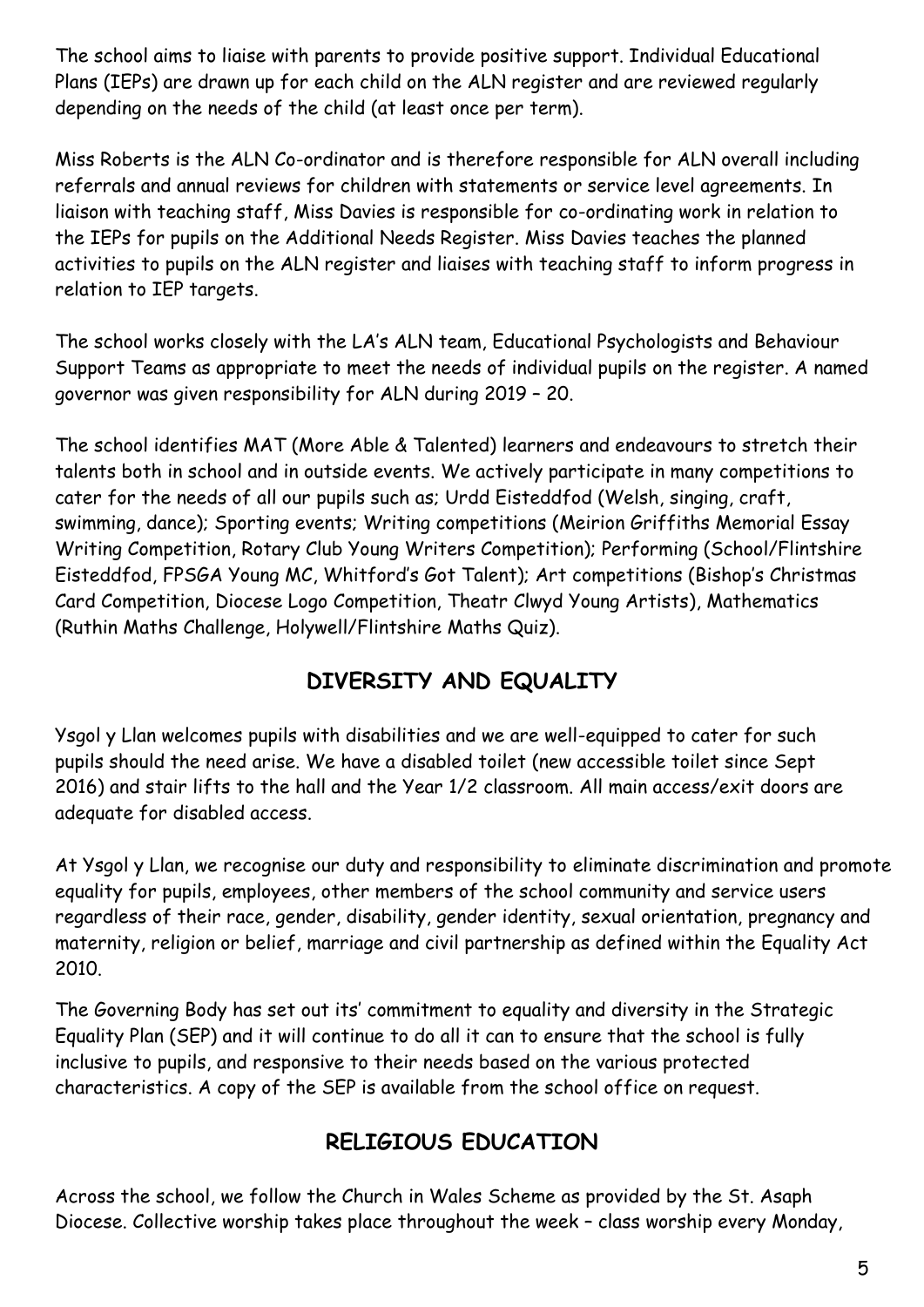whole school Church service (held in Whitford Church) every Tuesday, whole school collective worship every Wednesday & Thursday, and a whole school celebration every Friday. Class assemblies take place termly. Year 6 pupils were offered confirmation classes during the spring term and those that took up this option were due to be confirmed by the Bishop in St. Asaph Cathedral.

#### **WELSH/BILLINGUALISM**

Bilingualism and the teaching of Welsh as a second language is important at Ysgol y Llan. All staff are encouraged to support us in developing the use of incidental Welsh during all aspects of the school day. In both Foundation Phase and Key Stage 2, pupils follow a scheme of work that supports the development of speaking, reading and writing Welsh as a second language. Daily 'Helpwr Heddiw' sessions and school initiatives support the development of Welsh. The subject leader is responsible for monitoring Welsh across the school and supports the teaching of Welsh along with our Local Authority Athrawon Bro. Participation in Urdd activities is encouraged and pupils have had some success in the past. The school was the first in Flintshire and Wrexham to be assessed and awarded the Bronze Award for Cymraeg Campus during the summer 2018 – celebrating the high level of commitment to Welsh as a second language. Ysgol y Llan was due to be assessed for the Silver Award during the spring term but this was unfortunately postponed due to the Covid\_19 lockdown.

# **SPORT & HEALTHY LIVING**

Healthy living has been high on the school agenda throughout the year. The pupils had the opportunity to engage in a variety of school sports and sporting festivals. The school holds an annual 'Healthy Schools Week' and a variety of activities take place throughout the week. For example, children watched 'The Pirates of the Chillibean' theatrical show based on food hygiene; Hafan Cymru held workshops with specific classes; the Police Liaison Officer led age appropriate class sessions and KS2 pupils received defibrillator training from St. John's Ambulance. The school nurse visited school and nearly all pupils from Reception to Year 5 received the flu vaccination.

The annual sports' day unfortunately did not take place during the summer term due to the national pandemic.

During the autumn term, the football team enjoyed taking part in various tournaments and had some success. They were winners of the Holywell Rural Schools tournament and worthy runner's up in the Eccleson Cup final, Flintshire 5-a-side final and the girls' Urdd competition.

The athletics team took part in both the area and Flintshire tournaments and finished as runners up in both. The school also took part in other sporting festivals such as dodgeball.

Swimming lessons continued for the junior pupils for a duration of six-weeks. Several children also competed in the Urdd Swimming Gala on Wednesday 13<sup>th</sup> November with some success.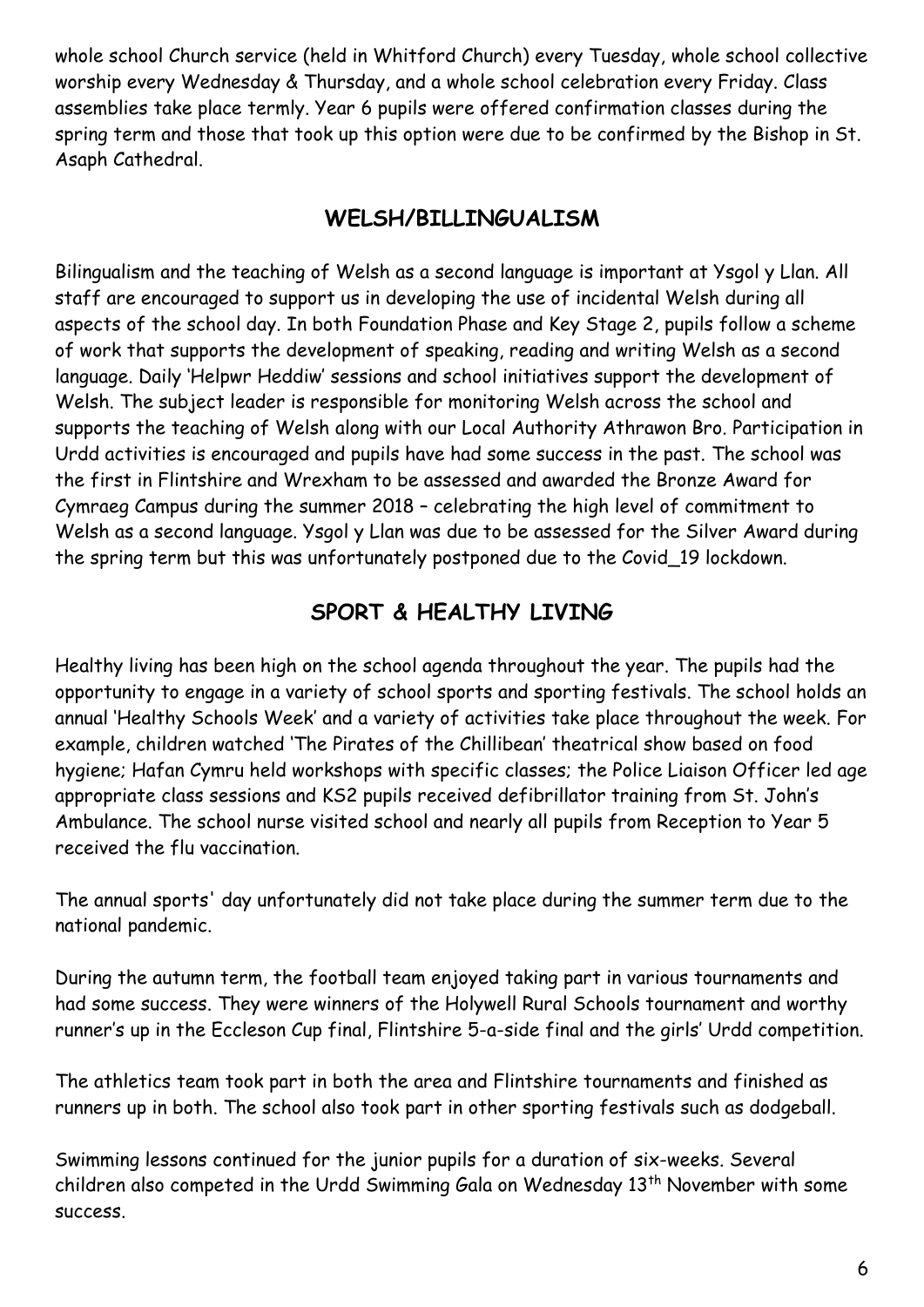As a Healthy School, we encourage healthy snack of fruit and vegetables. Children can enjoy a hot school dinner cooked on site or bring sandwiches. The cook provides a good healthy selection, taking into account any specific dietary needs.

# **SCHOOL PROSPECTUS AND POLICIES**

The School Prospectus was revised during the year. Minor changes were made including an updated list of term dates/training days and staffing structure. Copies of the school prospectus are readily available from our school office on request. All new parents are given a prospectus as part of the induction process.

Many model policies were reviewed during the course of the year. Statutory and Nonstatutory policies are re-adopted every year during the first full governors meeting and amendments are made as and when necessary.

# **ATTENDANCE**

#### *Please note that it is not a requirement to report on attendance on this occasion due to the national pandemic, however, this information has been included for your information.*

Following Government legislation, the school is obliged to differentiate between AUTHORISED and UNAUTHORISED absences. An unauthorised absence is recorded if no letter of explanation (or verbal/phone message) following an absence is received. During the academic year 2019 – 2020, unauthorised absences were recorded for any holidays taken during term time. Other unauthorised absences may have been recorded at the discretion of the Headteacher.

During the past school year the overall rate of attendance (for pupils of statutory school age) was 93.64% (94.74% less any Covid related absences). Please note that the actual number of possible sessions in school was much less last year due to being closed for a duration of time (national lockdown due to the pandemic). Therefore, this had an impact on attendance. Patterns of illnesses are usually higher during the winter months and then reduce again during the summer months resulting in the attendance figure to balance out.

In past years, a high percentage of absences were due to family holidays taken during term time and therefore the Governors of Ysgol y Llan have since stated that no holidays during term time will be authorised.

*Whilst dealing with the ongoing challenges that Covid-19 has put upon us, both the school and Governing Body remain focused on encouraging attendance of all pupils providing it is safe for them to do so.*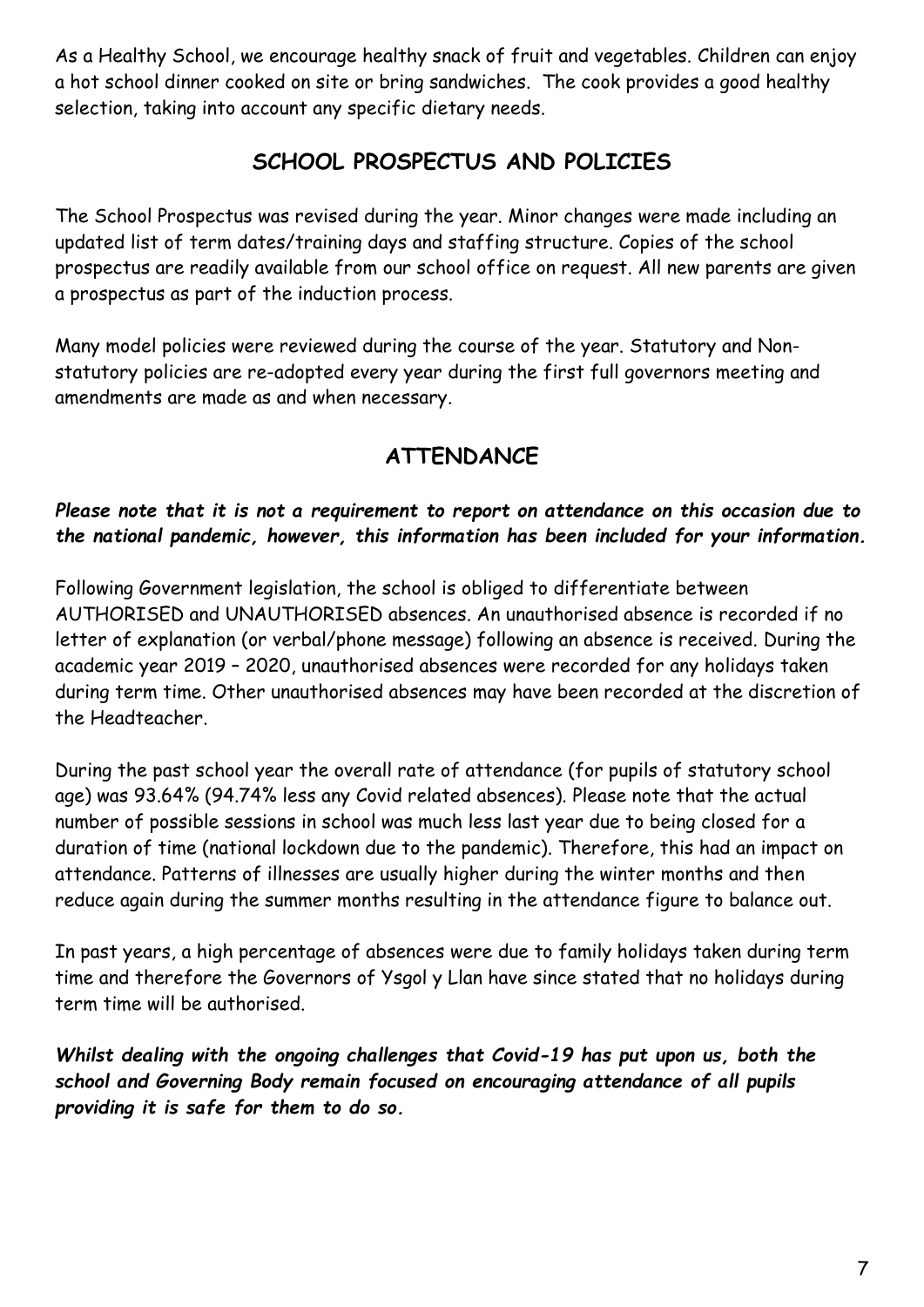#### **STAFF TRAINING**

Members of staff have attended a wide variety of training courses. Courses are held on staff training days, during term time, as online training, and as after school twilight sessions.

Emotional Literacy Support Safeguarding (Level 1, 2 & 3) Maths Intervention (Power of 1, 2) Aspiring Headteacher Leadership Development Programme School Fund Regulations Middle Leadership Development Programme Digital Health and Wellbeing Flag football coaching Evaluating Christian Vision Mantle of the Expert Understanding Christianity Supporting Schools in Developing Successful Futures Welsh Language and Methodology Maximising Pupil Progress Friends Resilience training (wellbeing) CPOMS training (online Safeguarding record keeping) Encompass (Domestic Abuse – Police Operation) LEAN Management Welsh in the Foundation Phase First Aid in the Workplace Epi-Pen and Asthma training Defibrillator training (KS2 pupils & staff) Successful Futures DigiMeet (ICT) New RE Framework & Estyn (Diocese) Sharing God Practice in Welsh Developing Pupils' Creative, Critical & Problem-Solving Skills (block play & construction) Governors and the Inspection Process Tric a Chlic (Welsh) GwE Whole School Tracker Google and Blogging training Deputy Headteacher Network Lockdown training Excellence in RE Repeated Reading Intervention Financial Skills Grandad's Got Green Fingers (Maths) Boxall training (ALN) Hywel Roberts twilight training Modern Slavery & County Lines Exclusions and Appeals training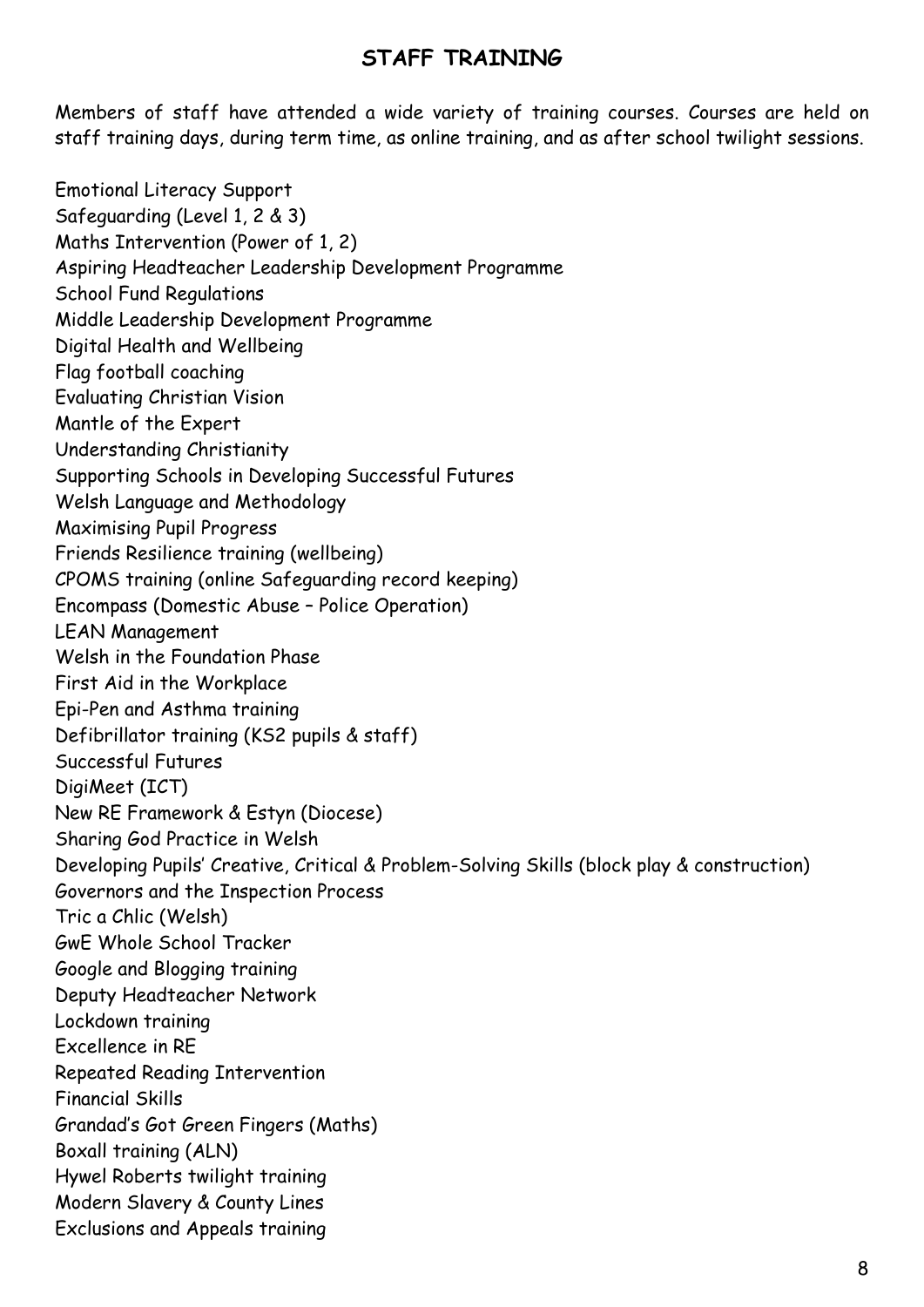Exclusions, Engagement & Exploitation NQT (Newly Qualifies Teacher) Verification Welsh (Verification) 12 Pedagogical Principles Amasing (Singing Project) Caretaker training (Health & Safety) Peer Inspection training ALN Reform (various meetings and training)

Governors also attended a variety of statutory and non-statutory training including:

Governor Induction Understanding Data Safeguarding Level 3 Governors' Conference

# **School Holiday Dates and Staff Training Days – 2019/2020**

| <b>Autumn Term 2019</b>             |                         |                           |  |  |
|-------------------------------------|-------------------------|---------------------------|--|--|
| <b>School Closed (Training day)</b> | Monday                  | 2 <sup>nd</sup> September |  |  |
| School Opens                        | Tuesday                 | 3rd September             |  |  |
| School Closes (Half term)           | Thursday                | 24th October              |  |  |
| <b>School Closed (Training day)</b> | Friday                  | 25th October              |  |  |
| School Opens                        | Monday                  | 4 <sup>th</sup> November  |  |  |
| School Closes                       | Friday                  | 20 <sup>th</sup> December |  |  |
|                                     | <b>Spring Term 2020</b> |                           |  |  |
| School Opens                        | Monday                  | 6 <sup>th</sup> January   |  |  |
| School Closes (Half term)           | Friday                  | 14 <sup>th</sup> February |  |  |
| School Opens                        | Monday                  | 24 <sup>th</sup> February |  |  |
| School Closes                       | Friday                  | 3rd April                 |  |  |
|                                     | Summer Term 2020        |                           |  |  |
| School Opens                        | Monday                  | 20 <sup>th</sup> April    |  |  |
| <b>School Closed (May Day)</b>      | <b>Friday</b>           | 8 <sup>th</sup> May       |  |  |
| School Closes (Half term)           | Wednesday               | 20 <sup>th</sup> May      |  |  |
| <b>School Closed (Training day)</b> | Thursday                | 21st May                  |  |  |
| <b>School Closed (Training day)</b> | <b>Friday</b>           | 22 <sup>nd</sup> May      |  |  |
| School Opens                        | Monday                  | $1st$ June                |  |  |
| School Closes                       | Friday                  | 17 <sup>th</sup> July     |  |  |
| <b>School Closed (Training day)</b> | Monday                  | 20 <sup>th</sup> July     |  |  |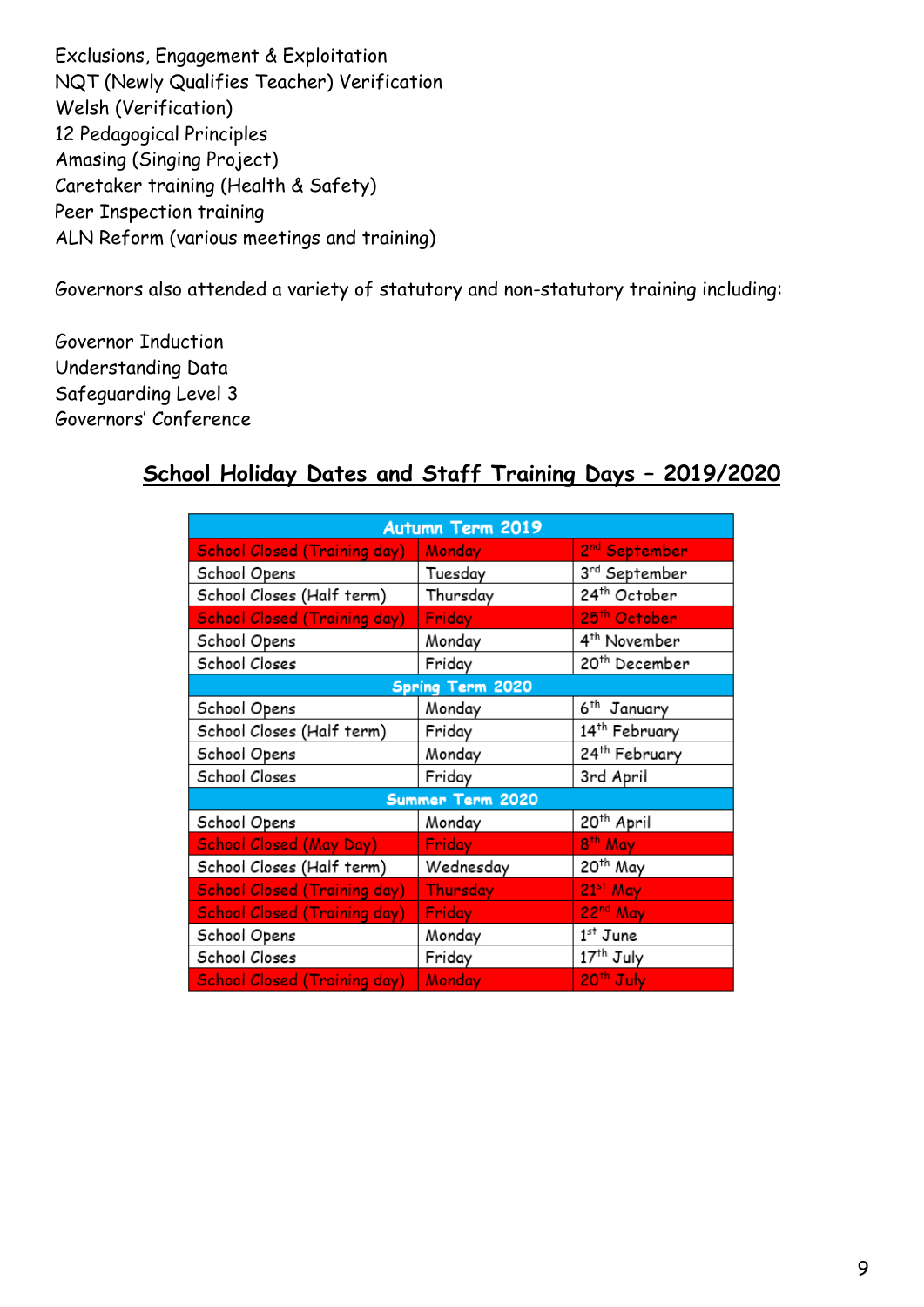# **SCHOOL BUILDINGS / PREMISES AND SCHOOL SECURITY**

Out of school hours, the school is protected by an alarm system. The school has a 24hr CCTV system in operation. During the school day, the buildings are secure in that all external doors have locks fitted preventing access from the outside, whilst allowing pupils and staff to leave the building quickly in an emergency. Termly fire drills were held throughout the year. All pupils are familiar with the procedure should they hear the fire alarm. Classrooms and other main areas of the building display procedures in the case of a fire alarm. Induction booklets and visitor badges educate those less familiar with our building.

A new digital entry-sign system was fitted in 2018 and visitors to the school now sign in using this digital system. All staff and governors have ID badges that are enrolled onto the system.

Pupil toilets are located by the school office and at the end of the main corridor. There are also toilets located in the nursery/reception classroom. All toilets are cleaned on a daily basis and are sufficient for the numbers of pupils in the school.

The school boundary is secured by a perimeter fence which has been budgeted for over a number of years, funded by partial County contributions and Diocesan CRAMP funding.

A defibrillator was fitted to the external wall of the school in November 2019 for both school and community use. The defibrillator was gained free of charge through a successful application to the Welsh Ambulance Service Trust and the local community council paid for the housing unit so that it could benefit both the school and the local community.

# **PUPIL RECOGNITION & ACHIEVEMENTS**

One of our pupils Alexa King, was awarded 'Highly Commended' in a national poetry writing competition.

Two pupils, Alexa King and Katie Jones, were joint school winners of a Rotary Club 'Young Writers' competition.

One of our pupils won the 'Day 3 of the Liverpool Hope University Christmas Story [competition'](https://twitter.com/YsgolyLlan/status/1204778171457003523?s=20). Isla Peake had a lovely message to share at Christmas time and her story was read out on the Hope University's twitter page.

In the annual Bishop's Christmas Card Competition, Lana Davies was runner-up with a brilliant representation of the 'Three Kings'. In another Diocese art competition, Matlyda Malek (from the previous Year 6 cohort) had her winning design used for the St. Asaph Diocese letter head throughout this academic year.

We had lots of success in the local Eisteddfod. Four individuals and our UKS2 group made it through to perform on stage. The day ended with several certificates for Ysgol y Llan pupils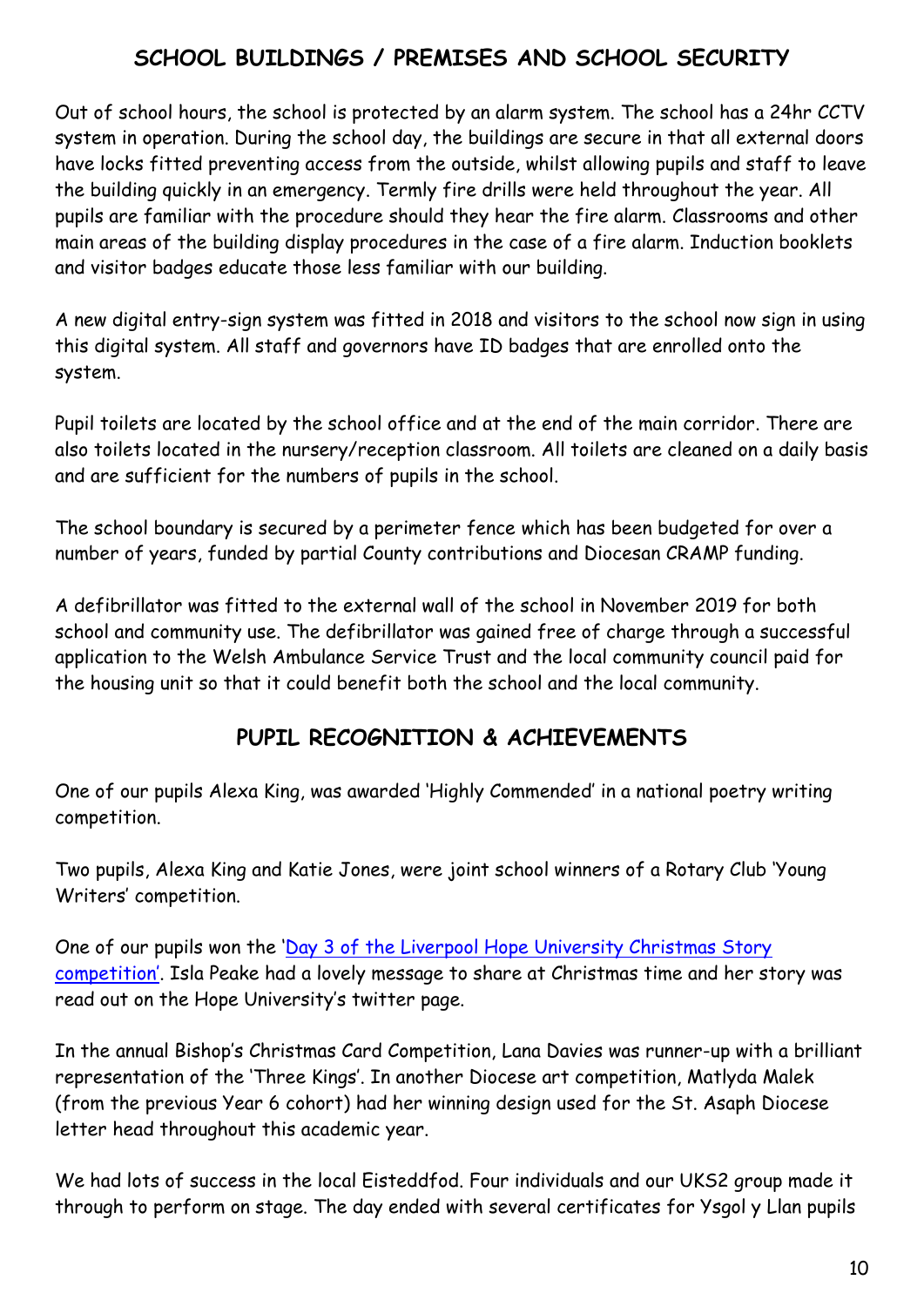– 1<sup>st</sup> for Hannah (Yr 2) & Tallula (Yr 6), 2<sup>nd</sup> for Ella (Yr 3), 3<sup>rd</sup> for Freya (Yr 4) and 2<sup>nd</sup> for Parti Isla (UKS2). Da iawn pawb.

In sports, our successful pupils made it through to the finals of the Flintshire 5-a-side Cledwyn Ashford Tournament, the finals of the Girls Urdd Competition and won the mixed boys and girls Holywell Area Rural Schools tournament. As winners, the mixed football team went on to be runners up in the Flintshire Eccleston Cup. In Athletics, the team finished runners up in both the area and County tournaments.

One of our pupils made it through trials to secure a well-deserved place in the Flintshire Boys Football Team and he was then selected to represent North East Wales – a huge achievement for Iwan Dowsett!

As a school, we were assessed and successful in gaining the prestigious Eco-Schools Green Flag Award for our commitment to being an Eco-friendly school.

Llaeth Y Llan 'Recycle Your Yogurt Pots' competition – Miss Roberts and Dosbarth 3 were busy making a bug hotel by reusing Llaeth Y Llan yogurt pots. They entered a competition with the company and were awarded a top prize of £1000 for their fantastic efforts.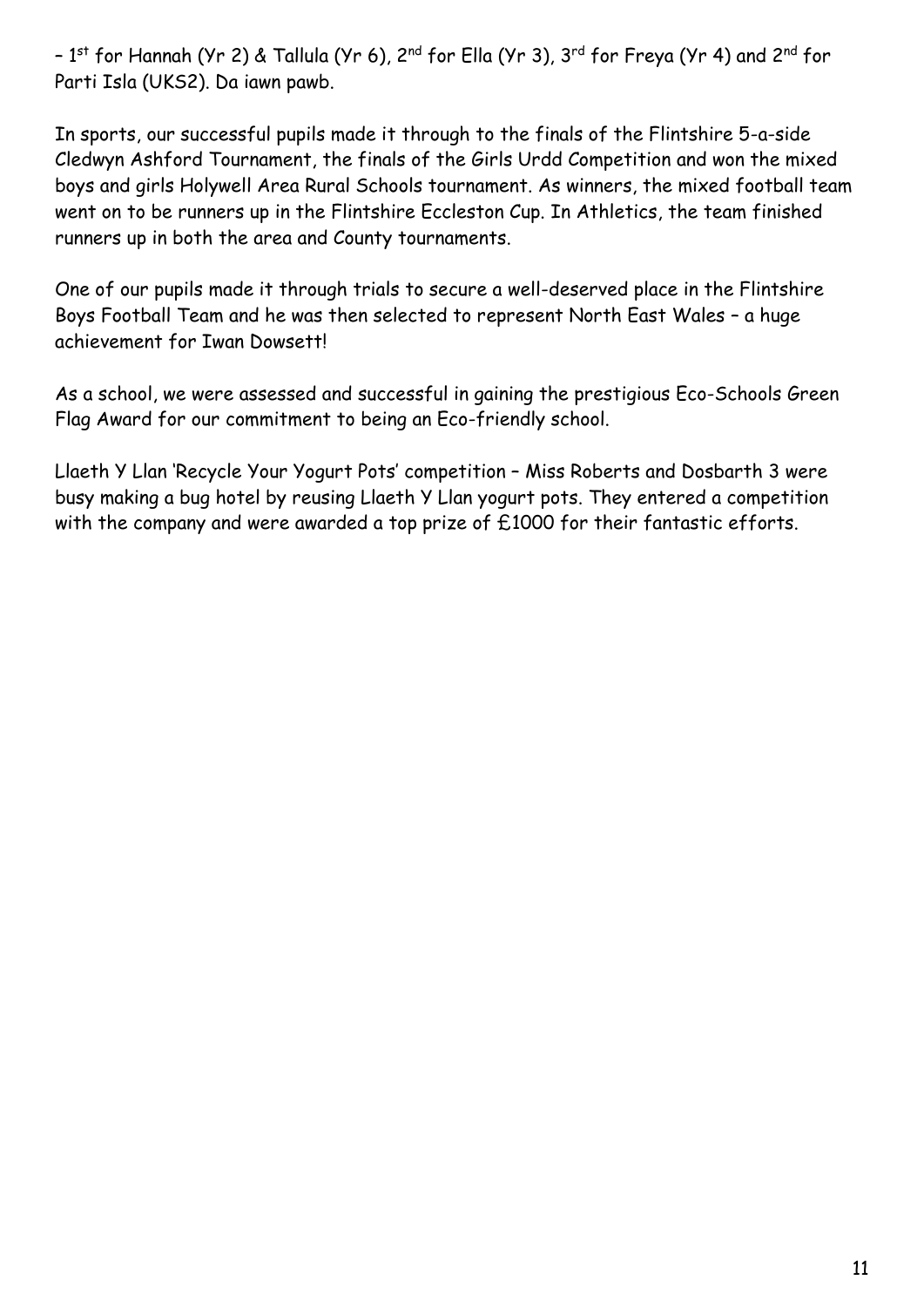# **END OF FOUNDATION PHASE AND KEY STAGE 2 ASSESSMENT – July 2020**

*Please note – it is not a requirement to publish end of year assessments due to the national pandemic. However, the below figures were expected targets and are published for your information.*

At the end of the Foundation Phase and Key Stage 2 (Years 2 and 6) each child is assessed by their class teacher. This assessment is statutory (although it is not a requirement to publish this information this year).

Foundation Phase - percentage of pupils achieving the expected Outcome 5 or higher:

|              | Foundation<br><b>Phase Indicator</b> | English | Maths | PSWCD* |
|--------------|--------------------------------------|---------|-------|--------|
| Ysgol y Llan | 100%                                 | 100%    | 100%  | 100%   |

\*Personal, Social, Wellbeing and Cultural Diversity

Foundation Phase - percentage of pupils achieving the higher Outcome 6:

|              | English | Maths | PSWCD* |
|--------------|---------|-------|--------|
| Ysgol y Llan | 40%     | 40%   | 53%    |

KS2 - percentage of pupils achieving the expected level 4 or higher:

|              | Core Subject<br>Indicator | English | Maths | Science | W2L  |
|--------------|---------------------------|---------|-------|---------|------|
| Ysgol y Llan | 100%                      | 100%    | 100%  | 100%    | 100% |

KS2 - percentage of pupils achieving the higher level 5:

|                 | $\cdot$<br>English | Maths        | Science | W2L |
|-----------------|--------------------|--------------|---------|-----|
| Ysgol y<br>Llan | 60%                | 7201<br>ە/ ب | 80%     | 40% |

#### **KS2 TARGETS**

| 2017 | The targets set in English, Maths and Science at L4+ were all achieved. |       |         |
|------|-------------------------------------------------------------------------|-------|---------|
| 2018 | The targets set in English, Maths and Science at L4+ were all achieved. |       |         |
| 2019 | The targets set in English, Maths and Science at L4+ were all achieved. |       |         |
| 2020 | The targets set in English, Maths and Science at L4+ were all achieved. |       |         |
|      | English                                                                 | Maths | Science |
| 2021 | 100%                                                                    | 100%  | 100%    |

N.B. The percentage of pupils achieving Outcome 5 or higher (at the end of the Foundation Phase), and level 4 or higher (at the end of Key Stage 2) fluctuates from year to year, especially in a small school and depending on the number of pupils in a particular cohort who are on the Additional Learning Needs Register.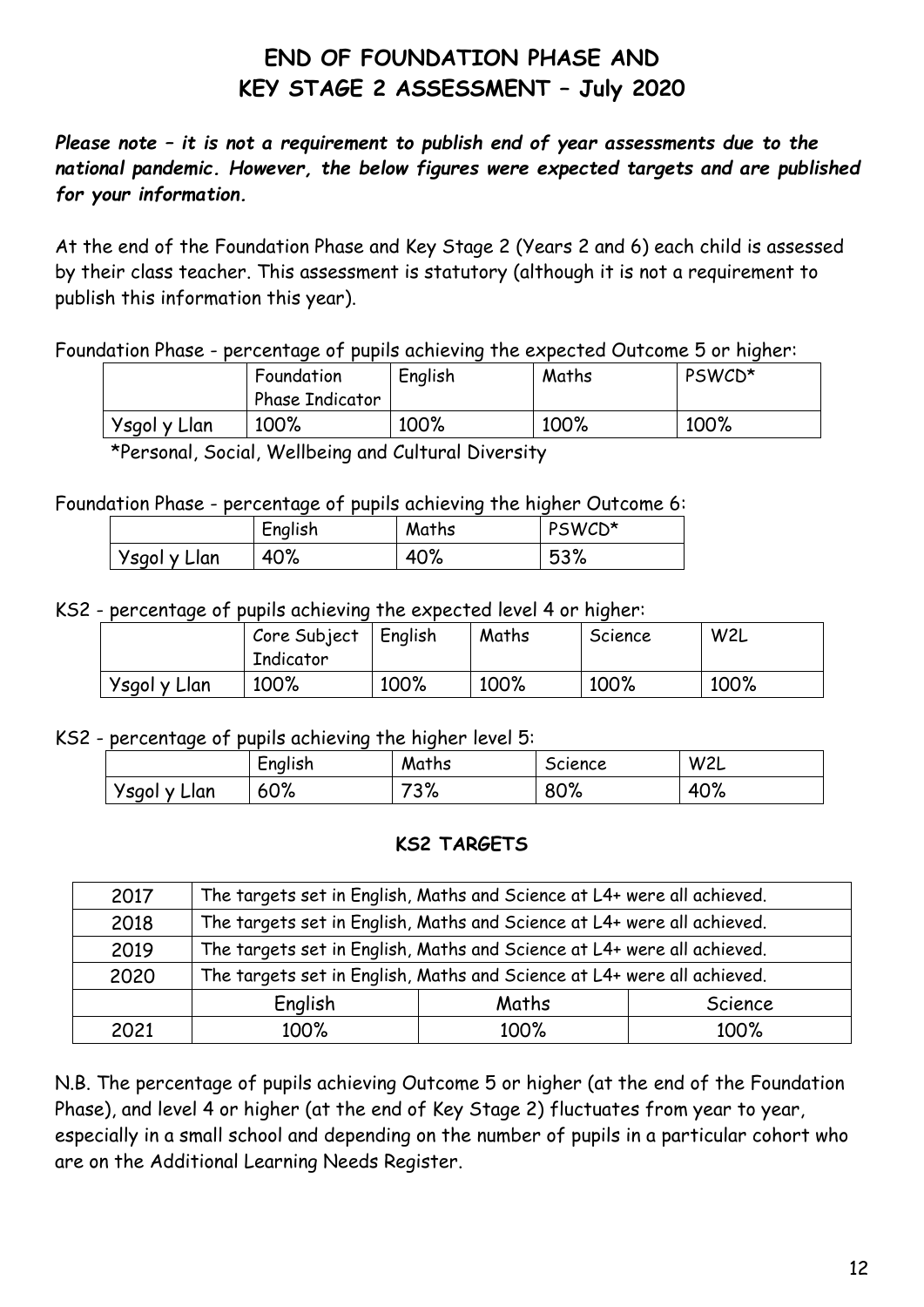#### **STAFFING 2019 - 2020**

Headteacher Mr Bryan Griffiths Deputy Headteacher Mr Nathan Williams Senior Teacher/ALNCo Miss Rhian Roberts Teacher Miss Laura Randall Teacher Mrs Catherine Hughes Teacher Mrs Claire Duffy Higher Level TA Miss Cathrin Davies Learning Support (TA) Mrs Lindsey Graham Learning Support (TA) Mrs Jacqui Edwards Learning Support (TA) Mrs Elizabeth Davies 1-1 learning support Mrs Sally Bragg School Secretary Mrs Sophie Owen Caretaker/Cleaner Mrs Wendy Jenkinson School Cook Mrs Marie Cook Kitchen Assistant Mrs Diane Birch Mid-day Supervisor Mrs Liz Jones Mid-day Supervisor Mrs Zoe Roberts (replaced by Mr David Butterfield Oct '19) Breakfast Club Cook Mrs Marie Cook Breakfast Club Supervisor Miss Cathrin Davies Breakfast Club Assistant Mrs Elizabeth Davies After School Club Supervisor Mrs Elizabeth Davies After School Club Assistant Mrs Liz Jones Peripatetic Violin Teacher Mr Steven Rushforth Guitar Teacher Miss Mercy Birch

# **SCHOOL ACTIVITIES/COMMUNITY LINKS**

*Some of the activities organised within school and in the local community included:* Whole School Mosaic Art Project; Harvest Service and Carol Service – Whitford Church; Sponsored walk to Mostyn Hall; Armistice Service was held at Whitford Church; Police Liaison Officer Visits – PC Barker visited school each term to deliver workshops with pupils from years 1 – 6; Christmas activities including infant and junior concerts, Church carol service, a visit to the panto, Christmas Fair and a Christmas party for the children; Choir at Jade Jones Pavilion; Nursery and Reception carol service; Mobile library van visits; Class assemblies and/or parental workshops (limited due to lockdown); Individual School Photographs; Dental Screening; Reception screening; Defibrillator installed and training made available;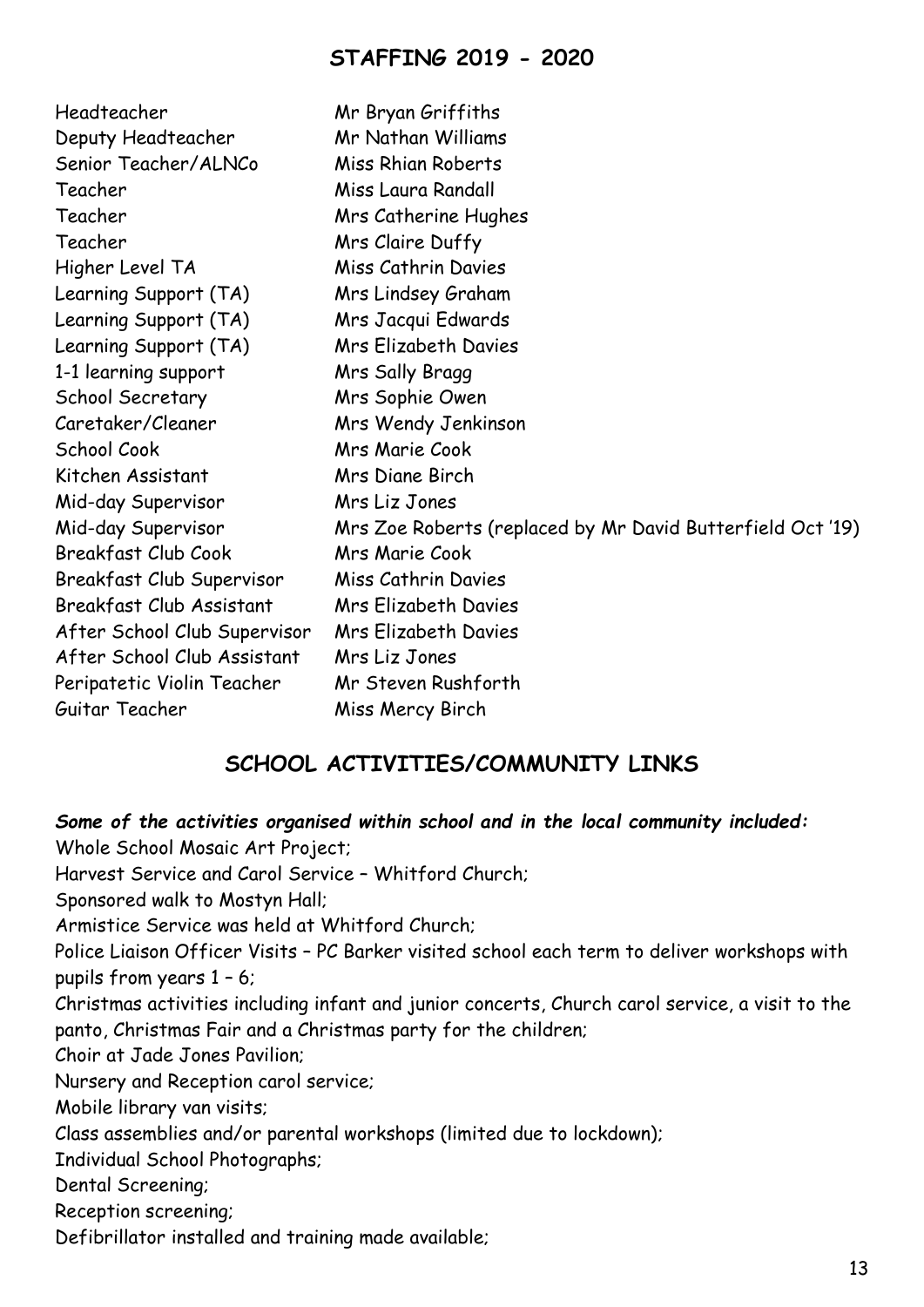School nurse – nasal flu vaccinations;

Wrexham FC Numeracy and Wellbeing Workshops (Years 5 & 6)

Assessment/Profile Week;

Governor Learning Walks and Book Scrutiny;

Sharing best practice - Criw Cymraeg spent a day in a Welsh medium school and vice versa; Anti-bullying Week;

Licensing of Reverend Kathryn Evans;

Healthy Schools week;

Mother's Day Secret Shop (organised by Friends of Ysgol y Llan);

Hafan Cymru sessions;

Instrumental lessons;

The school participated in a wide variety of festivals and competitions such as football,

rugby, hockey, athletics, dodgeball, girls' football and a swimming gala;

Supporting charities - Save the Children Christmas jumper day and Children in Need,

Flintshire Foodbank, NEWAR (North East Wales Search and Rescue), Hope House Sparkle & Shine; Hope House bag collection;

Welsh Language Music Day;

Owain Glyndwr (Welsh Day);

Santes Dwynwen morning (led by the Criw Cymraeg);

Urdd – Playground Leaders training;

School Eisteddfod to celebrate St David's Day and a parental engagement coffee morning;

Confirmation classes;

World Book Day;

Book Fair (organised and led by the pupils);

Parents' Evenings;

Foundation Phase Welsh Parent Engagement Session;

Key Stage Two Craft Parental Engagement Session;

Key Stage Two Enterprise Event;

Urdd National Eisteddfod;

Welsh Jambori;

Amasing Project;

School trips including the Christmas Panto at Theatr Clwyd;

Diocese online Leavers' Service;

Year 6 Leavers' Online Concert;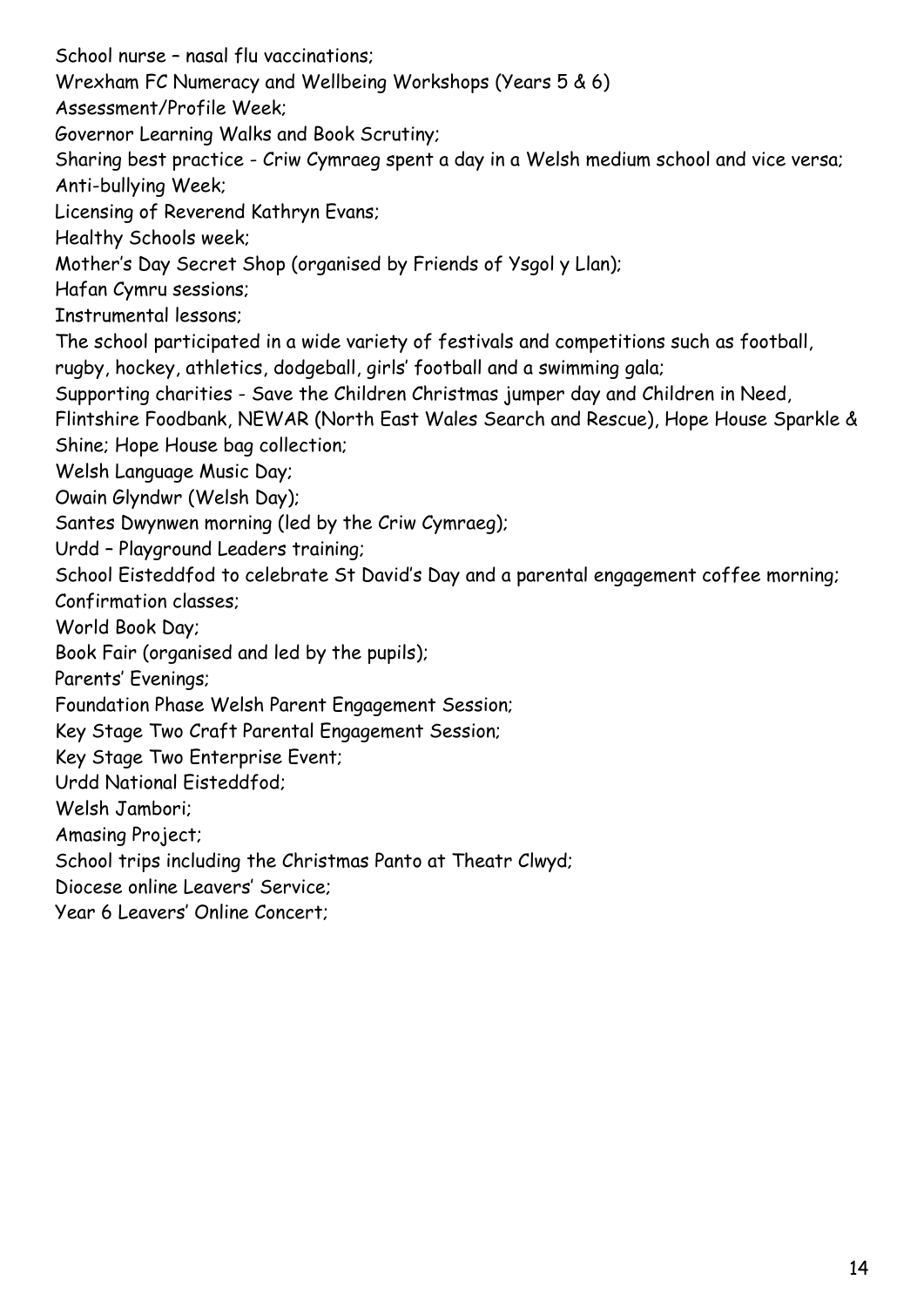# **LAST INSPECTION**

The school was inspected by Estyn in June 2017. The following recommendations were made:

- Improve the quality of pupils' spelling, punctuation and handwriting in KS2
- Raise attendance levels
- Provide greater challenge for more able pupils
- Ensure that the marking of pupils' work contributes effectively to raising standards

The Church in Wales inspection took place in July 2017. The Section 50 Inspection recommended the following 'focuses for development':

- Establish a Governing Body Ethos Group to develop the school's Christian Character and monitor Collective Worship and RE
- Pupils to plan, lead and evaluate whole school and class Collective Worship regularly
- School to undertake further training in order to support the theological background to RE and Collective Worship
- Further develop school Section 50 self-evaluation processes ensuring the involvement of all stakeholders

#### *The Governing Body has drawn up an Action Plan to deal with these recommendations.* **Objectives from the 2019 – 20 School Development Plan included:**

- Maths to implement a new scheme of work (Inspire Maths) from Year One onwards in order to raise standards of mathematics across the school.
- Following on from our Estyn recommendation, continue to improve the quality of formative assessment given to pupils enabling them to improve the standard of their work.
- DCF continue to review/develop digital competency throughout the school in order to ensure that the Digital Competency Framework is effectively embedded.
- Improve teaching and learning so that it effectively meets the needs of the New Curriculum following Professor Donaldson's Successful Futures Report.
- Continue to improve bilingualism across the school through the effective development of Criw Cymraeg.
- Continue to develop the schools' Christian Character through the development of the Ethos Committee and Governing Body Ethos Group.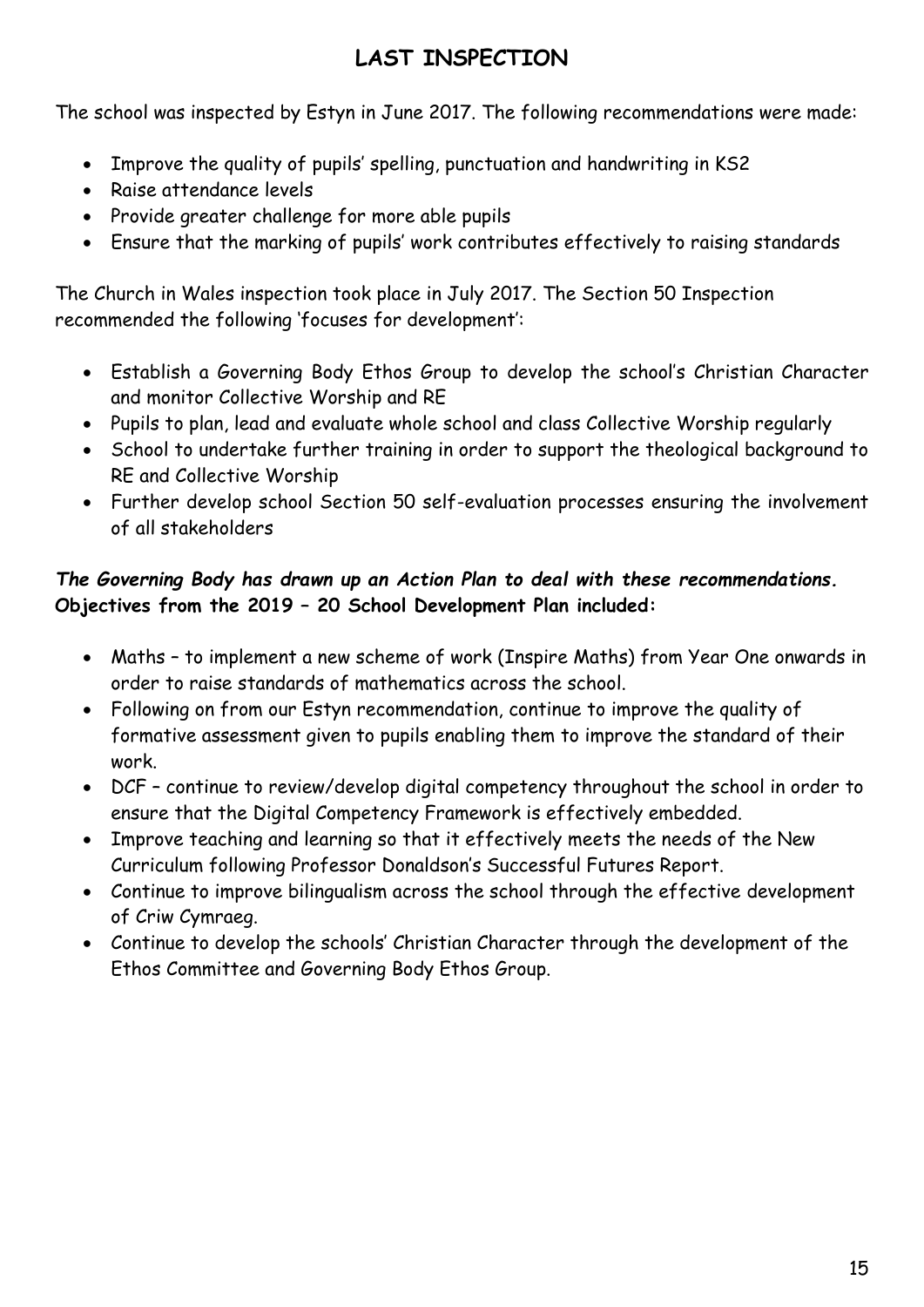# **THE PUPIL DEPRIVATION GRANT**

The **Pupil Deprivation Grant (PDG)** is the Welsh Government's principal means of supporting schools to reduce the impact of a disadvantaged background on the educational attainment of pupils who receive Free School Meals (FSM) or who are Looked After Children (LAC). The PDG is intended to overcome the additional barriers that some learners face which prevent them from attaining as well as their peers, whatever their ability.

#### **Total PDG Allocation - £6000**

#### **PDG Targets**

The targets for the PDG Plan for 2019 – 2020 were focused on:

- Re-subscribe to 'My Maths' to support pupils with mathematical enjoyment, participation and problem solving skills in school and at home
- Improving attainment for our learners to employ a TA to support FSM pupils at both key stages
- To train and release a TA to support vulnerable pupils for emotional literacy support (ELSA)
- Funding for remission for FSM children to receive music tuition
- Funding for remission for FSM to attend residential trips (Nant BH)

#### **Strategies**

The strategies implemented to meet these targets were:

- Training support staff were sent on any relevant training to support these pupils within the classroom or in extraction groups.
- Early intervention groups took place. Extraction groups were set up and the progress of pupils was closely monitored.

# **SUMMARY OF TRANSACTIONS OF SCHOOL PRIVATE FUNDS YEARS ENDED 31ST MARCH 2020**

#### **ACCOUNTS INDEPENDENTLY AUDITED**

12/10/20

**BALANCE BROUGHT FORWARD PAYMENTS**

Current A/c £42,365.40 Current A/c £26,619.93

Current A/c £15,677.17 Current A/c £31,422.64

#### **RECEIPTS BALANCE CARRIED FORWARD**